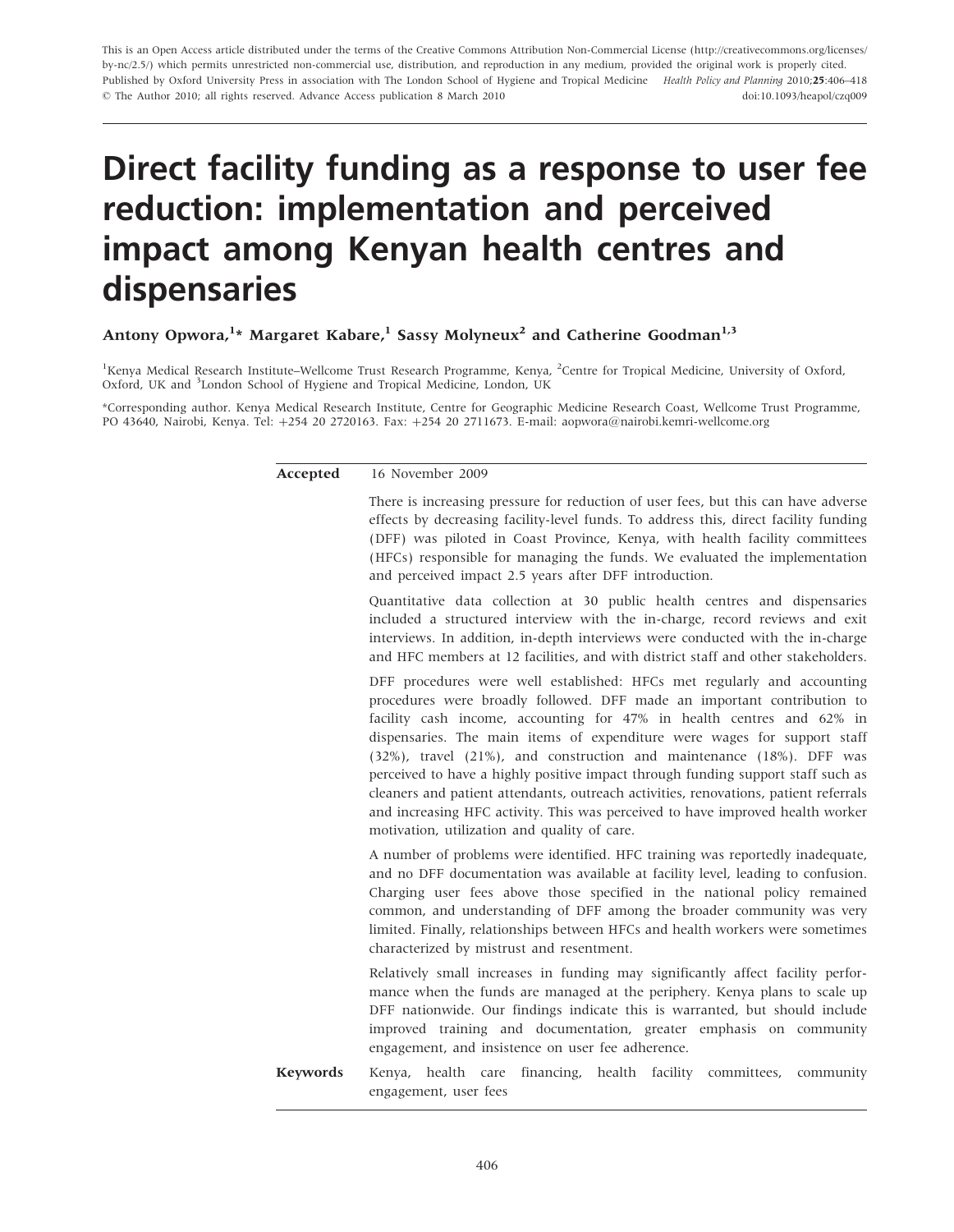## KEY MESSAGES

- An innovative system of direct facility funding (DFF) of government health centres and dispensaries has been piloted in Coast Province, Kenya, to address the negative effects of reducing user fees.
- DFF was perceived to have a highly positive impact through funding support staff, outreach activities, renovations, patient referrals and increasing health facility committee activity, which in turn was perceived to have improved health worker motivation, utilization and quality of care.
- The main challenges associated with the scheme were confusion over DFF operations, the continued overcharging of user fees, and very limited understanding of DFF among the broader community.
- Relatively small increases in funding managed at the peripheral level may have a significant impact on performance, but must be accompanied by comprehensive training and documentation; strong emphasis on community engagement; and insistence on user fee adherence.

# Introduction

Over the past two decades there has been increasing pressure for the abolition or reduction of user fees for health care because of the barrier to access they pose for the poor (James et al. 2005; Lagarde and Palmer 2006; Save the Children UK 2008; Yates 2009). However, reducing user fees can have adverse effects by decreasing facility-level funds for running costs while increasing workload, thus increasing drug shortages and reducing staff morale, and negatively affecting community engagement in facility governance (Gilson and McIntyre 2005; James et al. 2006). Although primary health care facilities are also funded through centrally allocated public sector budgets, there is evidence that only a fraction of these resources actually reach them, reflecting a combination of inadequate funds, limited decentralization, bureaucratic problems and corruption (Lindelow et al. 2006; Ministry of Health 2007).

In Kenya, high and variable user fees were reduced in 2004 to flat rates of KES 10 or 20 (approximately US\$0.15 or 0.29) at dispensaries and health centres, respectively. Special groups were exempted from fees, comprising under-fives, patients with malaria, tuberculosis, HIV/AIDS and other sexually transmitted infections, and those seeking maternal and child health or delivery services. Although utilization was initially found to increase, there were concerns that user fee reduction had reduced facility-level funds and therefore the ability of facility managers to respond to local problems (Pearson 2005).

To address these issues, the Kenyan Government and the Danish International Development Agency (DANIDA) piloted an innovative system of direct facility funding (DFF) of health facilities in Coast Province. A similar approach has been used in the education sector in Kenya and other countries following the introduction of free primary education (Ayako 2006). However, as far as we are aware, this approach has not been implemented elsewhere at this level of the health sector.

We undertook an evaluation of the Coast pilot to explore the implementation and perceived impact of DFF in health centres and dispensaries. Although DFF was implemented in all health facilities, we focused on health centres and dispensaries because they are the facilities most utilized by poor rural households, and direct funding mechanisms are novel at this level.

#### Direct facility funding

The Ministry of Health (MoH) was the primary source of support for all public health facilities in the country, providing them with infrastructure, trained health workers, drug kits and medical supplies. Since this study was completed the Ministry of Health has been divided into two separate Ministries: the Ministry of Medical Services and the Ministry of Public Health and Sanitation. The latter is now responsible for health centres and dispensaries. In addition, the District Health Management Teams (DHMTs) receive an annual budget for district health activities which mainly covers district-level activities such as the DHMT office, training and supervision. Prior to the introduction of DFF, the only cash income available to health centres and dispensaries was from user fees or other incomegenerating activities such as the sale of mosquito nets. The introduction of DFF increased the income they controlled by directly remitting additional funds to the facility level.

DFF has been piloted throughout Coast Province from mid-2005 to date. Funds were allocated across districts using the MoH Resource Allocation Criteria, $<sup>1</sup>$  and within districts the</sup> breakdown across facility types was 85% to health centres and dispensaries, 10% to hospitals, and 5% to DHMTs to cover supervision. All MoH facilities with qualified staff were entitled to DFF, with funds allocated to individual facilities on the basis of workload and facility type (health centres received more than dispensaries).

The relationship between various DFF players and the flow of funds is depicted in Figure 1. Funds were remitted directly into the bank accounts of each facility and DHMT. The Provincial Health Management Team (PHMT) had an oversight role, supported by two Provincial Facility Grants Accountants contracted specifically for DFF by DANIDA. At the district level, the DHMT was responsible for DFF implementation, with key actors being the District Medical Officer for Health (responsible for overall supervision), the Facility Management Nurse (supports links between facilities, the community and the district) and the District Health Accountant (financial management).

Each facility should already have had a Health Facility Committee (HFC) in place, made up of local community members and the facility in-charge, who were trained on the DFF scheme. They prepared quarterly work plans and budgets, and were responsible for the management of DFF funds. Local communities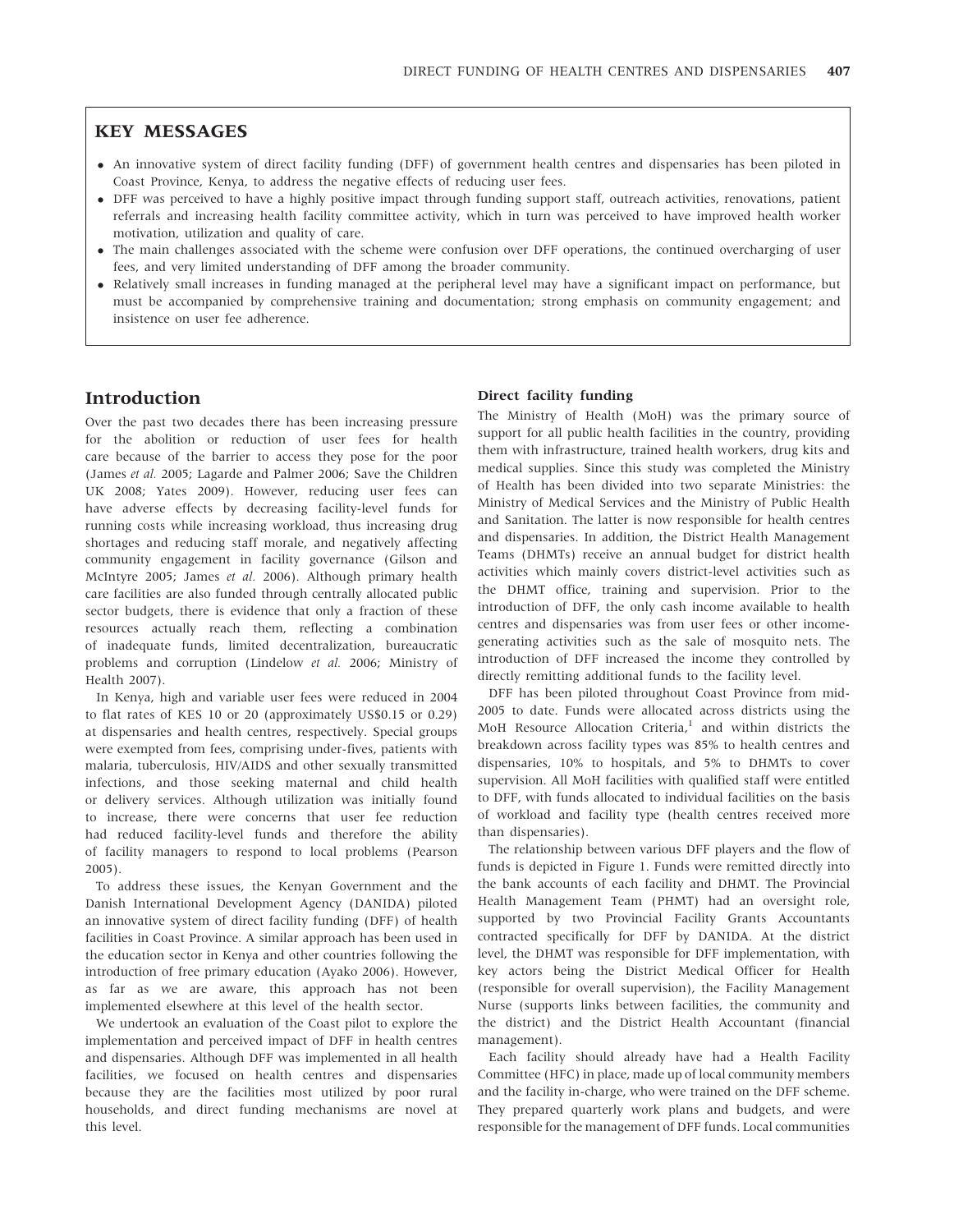

Figure 1 Relationships among direct facility funding players

| Category                                   | Examples                                                                         |
|--------------------------------------------|----------------------------------------------------------------------------------|
| Salaries for support staff                 | Basic wages for cleaners, grounds men, watchmen, record clerks, nurse assistants |
| Utilities, supplies and services           | Electricity, water                                                               |
| Communications                             | Telephone, airtime, postage                                                      |
| Domestic travel and subsistence allowances | Staff travel costs and allowances, transfer of patients                          |
| Printing, advertising and information      | Photocopying, posters, advertising                                               |
| Specialized materials and supplies         | Insecticides, oxygen, food rations                                               |
| Office and general supplies and services   | Stationery, clearing materials                                                   |
| Fuel and lubricants                        | Petrol. wood. charcoal                                                           |
| Other operating expenses                   | Bank charges, contracted guards and cleaning services                            |
| Routine maintenance                        | Vehicles, equipment, furniture and buildings, and other assets                   |

were supposed to be empowered to monitor DFF through their committee members and through the display of facility utilization and accounts data on blackboards at health facilities.

DFF could be spent on 10 expenditure categories (Box 1). A maximum of 30% of each facility's funds could be spent on travel allowances, and funds could not be used for drugs, laboratory services, construction of new buildings or HFC sitting allowances. Funds could be spent on support staff, but not professionally trained health workers. Facilities were supposed to comply with the national user fee policy in order to receive DFF disbursements.

DFF formed part of a wider programme of DANIDA-funded health systems strengthening conducted throughout Coast Province since the early 2000s. This included training of health workers and managerial staff, construction and renovation, provision of equipment and supplies, strengthening the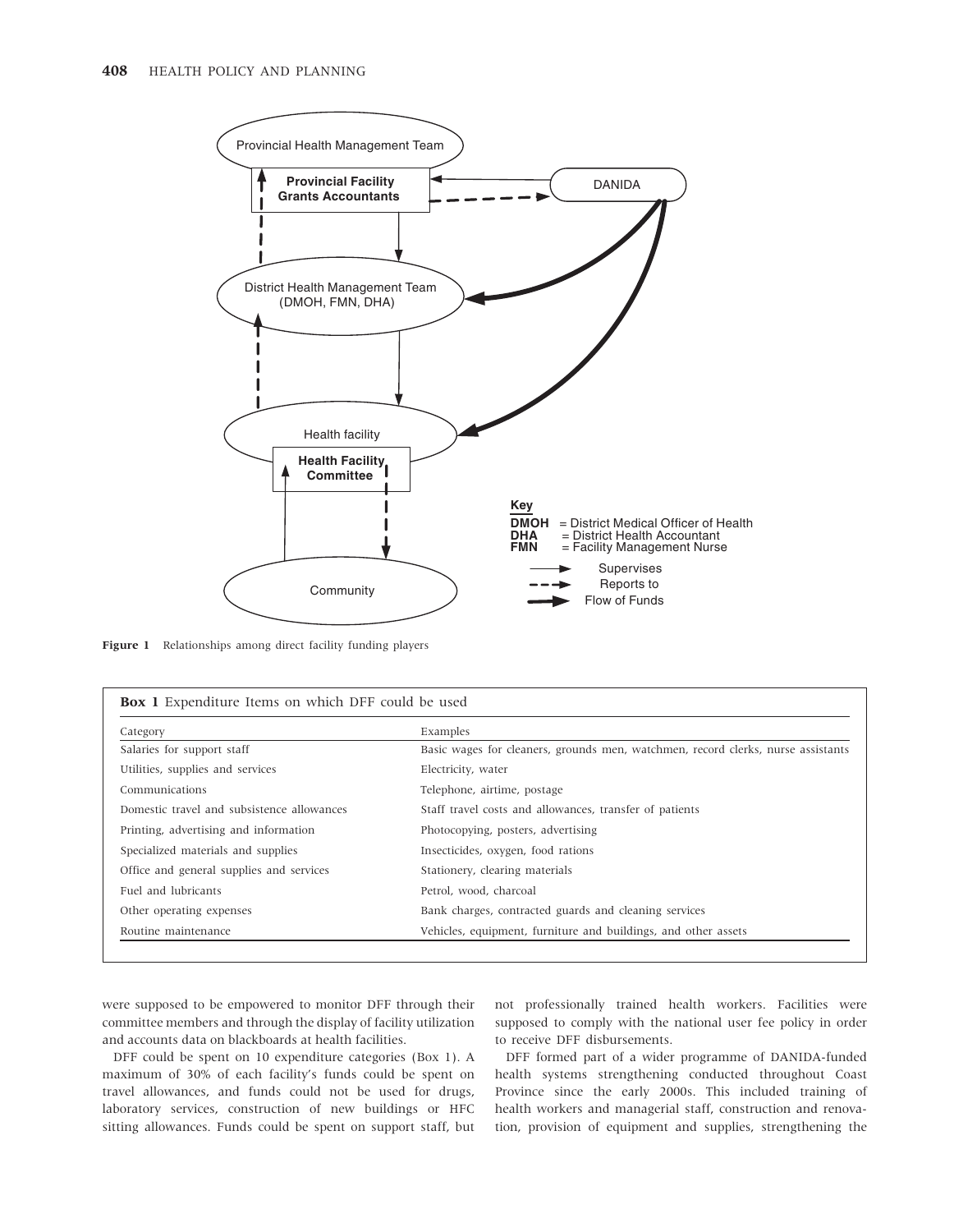

Figure 2 Conceptual framework

Table 1 Characteristics of study districts

| Characteristic                                                     | Kwale                                                       | Tana River                                                                                                        |
|--------------------------------------------------------------------|-------------------------------------------------------------|-------------------------------------------------------------------------------------------------------------------|
| Estimated population in 2007 <sup>a</sup>                          | 610 845                                                     | 237 448                                                                                                           |
| Main tribal groups                                                 | Mostly Digo and Duruma, both of the<br>Mijikenda group      | Pokomo, Orma, Waldei, Malakote,<br>Mnyoyaya, Somali                                                               |
| Climate                                                            | Long rains March – July; short rains<br>November – December | Dry and semi-arid to the north; frequent<br>floods in the River Tana delta to the<br>south                        |
| Main economic activities                                           | Mainly food-crop farming and fishing; some<br>pastoralism   | Mainly pastoralists to the north and<br>central; food-crop farming and fishing<br>along the river basin and delta |
| Number of hours' drive from Provincial to<br>District headquarters | 1 hour                                                      | 5 hours                                                                                                           |

a Source: 2007 National Population Database maintained by Noor and colleagues, KEMRI-Wellcome Trust Research Programme, Nairobi.

drug delivery system, enhancing community health activities (including seed funds for income-generating activities and strengthening of HFCs), and strengthening of health management information systems (HMIS) and financial management (Gethi and Wainaina 2007).

# Methods

The conceptual framework in Figure 2 shows the hypothesized pathways through which DFF could improve utilization and quality of care. The framework was derived from the literature and discussions with stakeholders, and guided data collection and analysis.

Data were collected between October 2007 and March 2008, 2–3 years after the scheme was introduced. Two of the seven districts in Coast Province were purposively sampled to reflect likely diversity of experience with DFF implementation according to managerial views. Their characteristics are summarized in Table 1. It was not possible to assess the quantitative impact on key indicators such as utilization and fees charged because no baseline data had been collected. Historical HMIS data could not be used as a baseline, because of the high frequency of missing or incomplete records, and the recent upgrading of the HMIS system in Coast, which meant that historical and current HMIS data were not directly comparable. We addressed this issue by focusing our quantitative analysis on intermediate/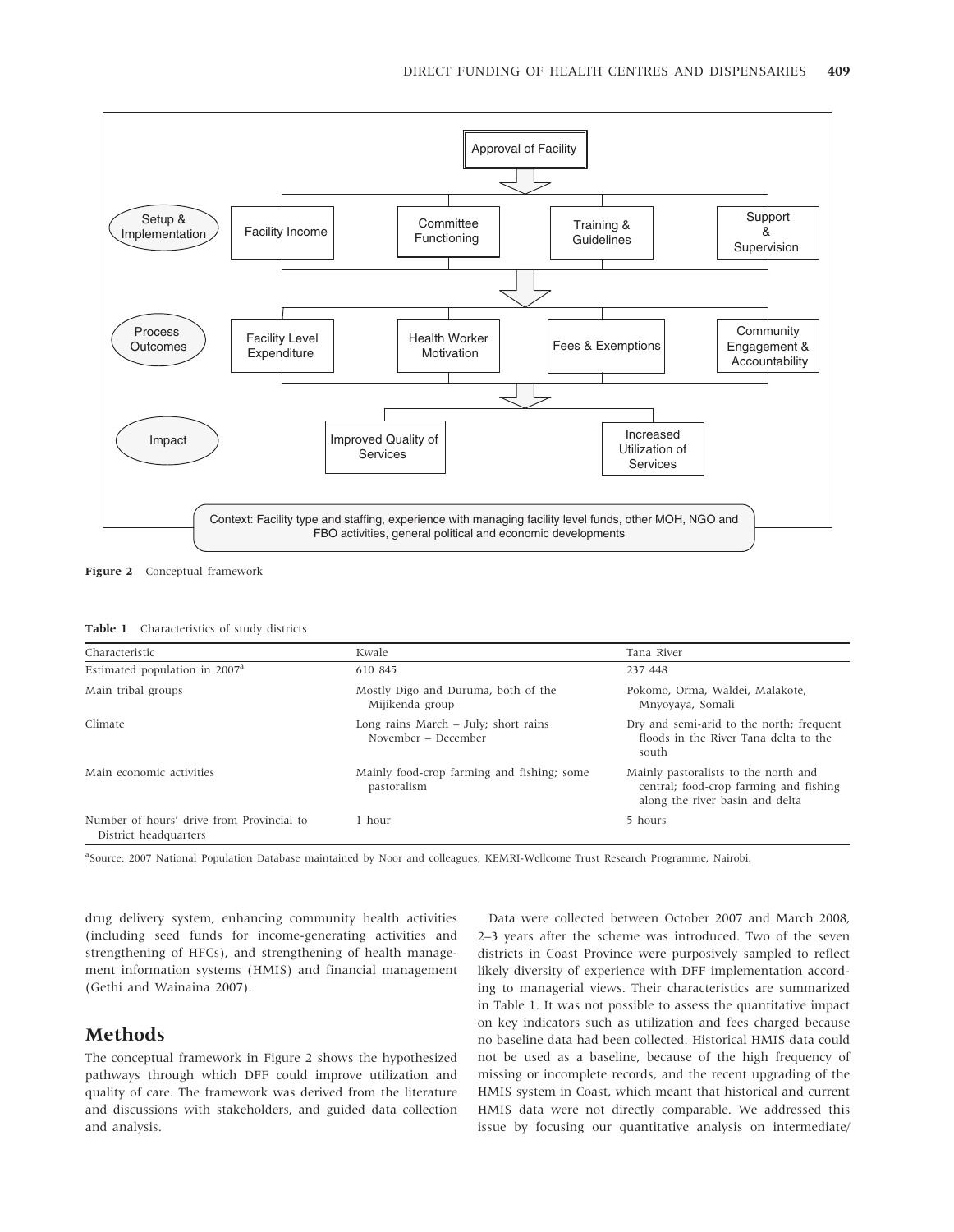#### 410 HEALTH POLICY AND PLANNING

| Table 2<br>Characteristics of interviewees |
|--------------------------------------------|
|--------------------------------------------|

| Interviewees                   | Total<br>interviewed | Female $(\%)$ | Age (years)         | Occupation <sup>b</sup>                                                |
|--------------------------------|----------------------|---------------|---------------------|------------------------------------------------------------------------|
| District managers              | $\overline{7}$       | 1(14)         | Not assessed        | DMOH: 2                                                                |
|                                |                      |               |                     | FMN: 2                                                                 |
|                                |                      |               |                     | DHA: 1                                                                 |
|                                |                      |               |                     | DHAO: 1                                                                |
|                                |                      |               |                     | PFGA: 1                                                                |
| In-charges                     | 30                   | 7(23)         | Median 34           | Clinical officer: 5 (17%)                                              |
|                                |                      |               | Range 23-54         | Registered nurse: 6 (20%)                                              |
|                                |                      |               |                     | Enrolled nurse: 16 (53%)                                               |
|                                |                      |               |                     | Community health worker: 3 (10%)                                       |
| Exit interviewees <sup>a</sup> | 292                  | 228 (78)      | $16 - 24$ (35%)     | Not assessed                                                           |
|                                |                      |               | $25-44$ (44%)       |                                                                        |
|                                |                      |               | Over 44 (11%)       |                                                                        |
|                                |                      |               | Don't know $(10\%)$ |                                                                        |
| HFC members                    | 12 groups            | 13(26)        | Not assessed; but a | Mostly peasant farmers, some retired civil servants,                   |
|                                | 50 participants      |               | wide range          | retired<br>chiefs<br>politicians—mainly<br>local<br>and<br>councillors |

<sup>a</sup>We aimed for 10 exit interviews per facility, but only 292 were completed because some facilities had very few clients on the survey day.

 $^{\rm b}$ DMOH = District Medical Officer of Health; FMN = Facility Management Nurse; DHA = District Health Accountant; DHAO = District Health Administrative Officer; PFGA = Provincial Facility Grants Accountant; HFC = Health Facility Committee.

process outcomes that could be easily linked to DFF (Figure 2), while using qualitative methods to explore stakeholder opinions on impact.

The sampling frame included all government health centres and dispensaries eligible to receive DFF.<sup>2</sup> A structured survey comprising an interview with the facility in-charge, record reviews and exit interviews was conducted at a sample of 15 facilities in each district, stratified by facility type. All five health centres in Kwale and all four in Tana River were automatically selected, and 10 of the 47 eligible dispensaries in Kwale and 11 of the 25 in Tana River were randomly selected. The in-charge interview assessed facility characteristics and services provided, drug availability, financial and nonfinancial resources, user fees and community engagement mechanisms. The record review covered utilization, income and expenditure over the period July 2006 to June 2007. Exit interviews were conducted on the facility premises but away from staff and HFC members. We aimed to select a convenience sample of 10 exit interviewees seeking outpatient curative services per facility, obtaining a total of 292 completed questionnaires. The interview covered patient characteristics and diagnosis, user fees paid and awareness of community engagement strategies.

In addition, a subset of six facilities from each district where the in-charge had been in post for at least 1 year was re-visited for in-depth individual interviews with the facility in-charge, and group discussions with a representative range of HFC members. The six facilities were purposively selected to encompass variation in facility type; accessibility to the district headquarters; and performance on indicators from the structured survey (adherence to the user fee policy, activity of the HFCs and completeness of HMIS records). Finally in-depth interviews were conducted with DHMT and PHMT staff, and one of the Provincial Facility Grants Accountants.

Quantitative data were double-entered using Fox-pro D-base IV, MS Access or MS Excel, and imported into STATA version 9 for analysis. Where possible, qualitative interviews were digitally recorded. Discussions were transcribed and imported into N-Vivo 7 for coding and analysis. A coding scheme was developed from the conceptual framework and from reading a sub-set of the transcripts to identify the main themes.

Informed consent was obtained for all interviews, and the study was approved by the Ethical Review Committees of the Kenya Medical Research Institute and the London School of Hygiene and Tropical Medicine.

## Results

Table 2 summarizes interviewee characteristics. Exit interviewees were seeking curative care for themselves (48%) or their children (52%). Fifty-six per cent and 29% reported literacy in Kiswahili and English, respectively.

All facilities offered outpatient curative services but only five offered in-patient care (all health centres). The average monthly outpatient utilization per facility for the period July 2006 to June 2007 was 1750 for health centres and 799 for dispensaries. Although officially only facilities with qualified staff were eligible for DFF, three facilities receiving funds were managed by community health workers because the qualified health workers were on leave or awaiting replacement.

#### DFF set-up and implementation

#### Facility income

Table 3 shows the average annual cash income per facility by funding source (excluding resources received in kind from the central MoH or donors, such as staff, drugs and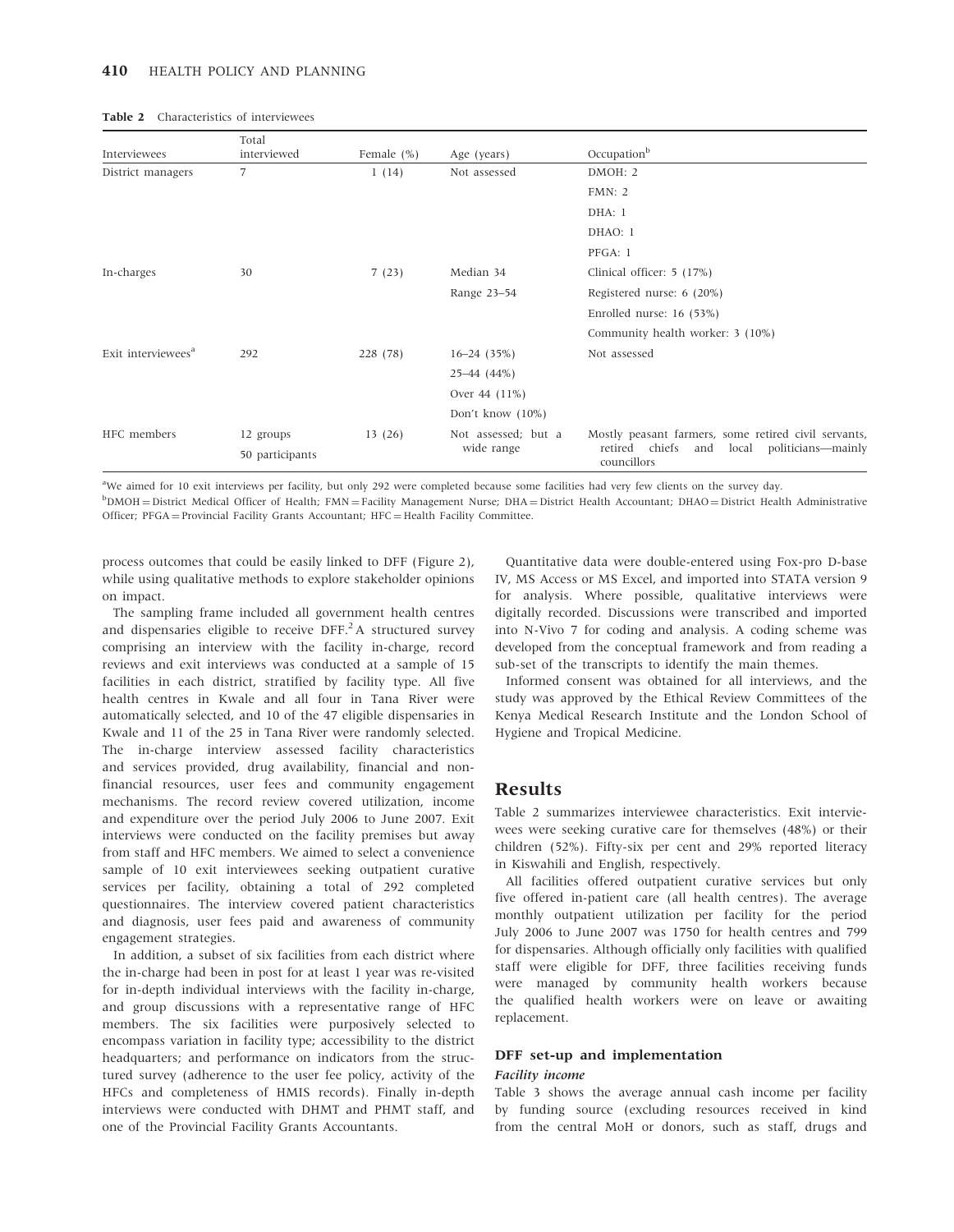|                |                        |                        | Insecticide-treated  |                                |                          |
|----------------|------------------------|------------------------|----------------------|--------------------------------|--------------------------|
|                | <b>DFF</b> US\$ $(\%)$ | User fees $US\$ $(\%)$ | net sales US\$ $(%)$ | Other <sup>b</sup> US\$ $(\%)$ | <b>Total US\$</b> $(\%)$ |
| Dispensary     | 2802(62)               | 959 (22)               | 221(5)               | 516 (11)                       | 4498 (100)               |
| Health centre  | 4720 (47)              | 4838 (49)              | 280(3)               | 44 (1)                         | 9882 (100)               |
| All facilities | 3392 (56)              | 2092 (34)              | 236(4)               | 339(6)                         | 6061 (100)               |

**Table 3** Average annual cash income per facility by source (July 2006 – June 2007) in US $\mathbb{S}^a$ 

 $\mathrm{^{a}US\$1} = \mathrm{KES67.80}$  in 2007.

<sup>b</sup>Income from income-generating activities (rental income, tree-planting, selling of water, etc.) and/or other donations.

equipment). DFF contributed 56% of facility cash income, user fees 34%, and sales of insecticide-treated nets and other sources 10%. The contribution of DFF at dispensaries was higher at 62% compared with 47% at health centres. Most facilities reported no problems in accessing the funds through their bank accounts.

Funds were supposed to be allocated to facilities based on workload. However, in Tana River HMIS, utilization data were very limited, so instead allocations were based on DHMT perceptions of how busy facilities were. This led to resentment among some facility staff who felt their facility had been misclassified. Later disbursements were also adjusted for the catchment population.

#### Committee functioning

All facilities surveyed had active HFCs, composed of the incharge as secretary and between 8 and 18 community members (median 11). Most members were farmers, though some were professionals such as teachers, and a few were community health workers. A small fraction of the members were female (range 1–7; median 3), and their participation in discussions ranged from very passive in Tana River to very active in Kwale.

HFC meetings were held regularly (every 1–3 months), though a smaller executive committee often met more frequently. All but three HFCs reported receiving sitting allowances from user fee revenues, with a mean of KES 160 (US\$2.36) per meeting (range KES 50–500 or US\$0.74–7.37).

DHMT members reported that HFCs were in place before DFF but had been relatively inactive, and most respondents perceived that the operation of HFCs had improved since DFF introduction. The existence of funds to manage was said to have increased participation from HFC members and developed their sense of facility ownership.

''You know management without finance is not management at all. Now if it couldn't be this DANIDA [DFF] funds these committees couldn't be meeting often like that because they would have nothing to discuss about or to budget for.'' (Health worker)

Furthermore, DFF freed up user fee revenue to pay sitting allowances, which was also said to have improved HFC activity.

''Previously, we depended on the cost sharing [user fee] money only and it was too little, just enough for drugs or syringes but not allowances...members would not come for meetings because there were no allowances.'' (HFC member)

Relationships between in-charges and other HFC members were generally good. For example, some in-charges valued the

opportunity to discuss issues with community members, and felt that HFCs provided decisions with local legitimacy. However, in a few cases, in-charges complained that HFC members saw themselves as 'watchdogs' that were imposed on the facility to supervise the staff:

''The chairman and treasurer act as if they are watchdogs of the facility staff. They are stubborn, and are always in the compound monitoring what is happening, thus they are a nuisance.'' (Health worker)

''...the committee believed the facility and the money belonged to them...if you are told this [dispensary] is yours would you not undermine the person working here...?" (Health worker)

#### DFF training and guidelines

The DFF training received by HFCs was highly valued. However, problems emerged which pointed to shallow coverage in certain key areas, such as the expenditure rules and financial management. These problems were compounded by the lack of any guidelines on DFF at the facility level. Nearly all health workers reported problems with filling the cashbook. Many said they could not understand the entries, and this forced them to seek assistance from the District Health Accountant, thereby interrupting service provision. Some district managers admitted similar difficulties, referring to the cash book as 'that big book':

''I have a problem understanding those entries myself...'' (District manager)

In some facilities, DFF funds were not spent initially, even after several disbursements, which DHMT members attributed to confusion over expenditure guidelines.

''Some were even afraid of spending the money because they heard of strictness and the guidelines, and the procedures, so some had apathy to use the funds. So I think it was somewhere around midway that they had gained the courage, otherwise they used to have accrued balances." (District manager)

However, at the time of the study, some of these issues had been resolved, reportedly allowing the intensity of supervision to be reduced.

#### Support and supervision

The support of the Facility Management Nurses, District Health Accountants and Provincial Facility Grants Accountants was considered vital by DHMT members. Facility Management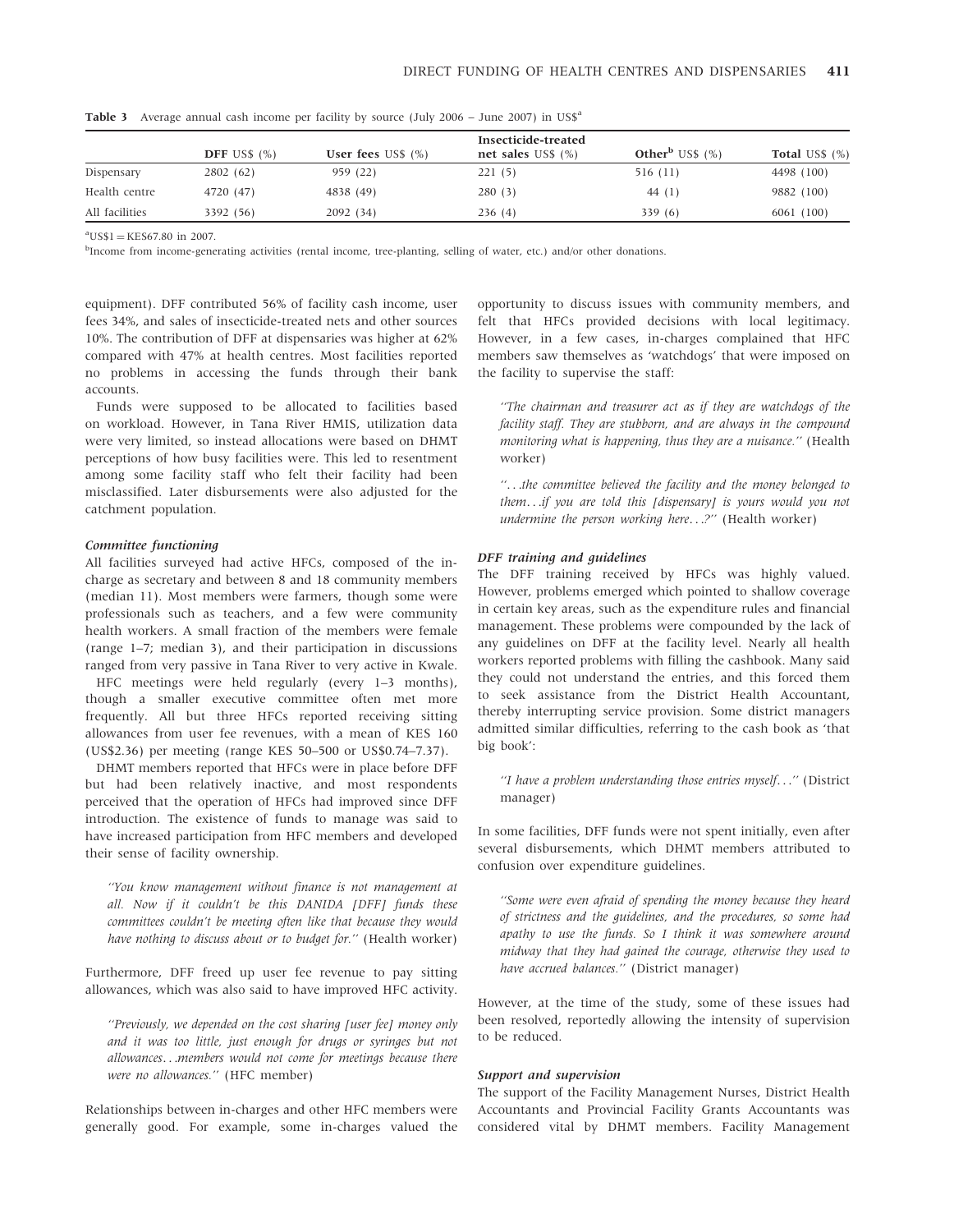Nurses organized the selection of committees, arranged training, and assisted committees in planning and evaluating progress. District Health Accountants advised on budgeting and balancing the cash book, received facilities' monthly returns and helped resolve accounting problems.<sup>3</sup> The two Provincial Facility Grants Accountants each supervised three to four districts, ensuring appropriate record keeping, assisting in the interpretation of DFF rules and allowing flexibility where appropriate. Most DHMT members said they spent a lot of time providing DFF accounting support to facilities, but despite this increased workload, they were positive about DFF, partly because the DHMT also received DFF funds to facilitate supervision.

The districts differed in the degree of DHMT involvement in planning DFF expenditure. In Kwale, HFCs decided how money should be spent within the basic DFF rules, but in Tana River, the DHMT distributed predetermined budget plans, allocating funds by expenditure category. HFCs were allowed to request alterations but this required DHMT approval. Some HFC members felt these guidelines represented undue interference.

''The community should not just be told you must spend this money this way. They should decide for themselves—let it be a bottom-up approach...'' (HFC member)

Other respondents found the guidelines useful in decisionmaking.

''...there are no difficulties [in decision-making on expenditure]... it can only be difficult if you give people room to budget without some limitation...'' (Health worker)

One in-charge said that guidelines reduced arguments, for example where some HFC members wanted to use a disproportionate amount on salaries in order to employ their contacts. In general, interviewees reported that DFF accounting procedures were functioning well. There were occasional

lapses, examples including an in-charge producing fake receipts, a treasurer disappearing with funds and an in-charge claiming to have spent money on facility upgrading which had actually been donor funded. However, these were isolated cases and had been addressed by the DHMT or Provincial Facility Grants Accountants.

#### Process outcomes

#### Facility-level expenditure

Records from the Provincial Facility Grants Accountant showed that facilities spent a high proportion (82%) of the DFF funds disbursed. Figure 3 summarizes their expenditure. About a third was on wages for support staff. Travel allowances (transport costs, patient transfers, allowances for outreach services and staff per-diems, etc.) accounted for about a fifth (21%), and construction and maintenance of buildings, furniture and equipment 18%.

The pattern of DFF expenditure was fairly similar across districts, except for wages, which accounted for 40% and 22% in Kwale and Tana River, respectively, and construction and maintenance, which accounted for 7% and 33%. The top three categories of expenditure were similar across facility type, although dispensaries spent a higher proportion on travel allowances (27%) compared with health centres (13%). The pattern of expenditure for DFF was similar to that for other facility income, the only important difference being that the latter could be spent on drugs and sitting allowances, which accounted for 13% and 11%, respectively, across all facilities. Many HFC members felt that DFF resources should also be used to fund drugs. They argued that centrally provided drug supplies were inadequate, and indeed all facilities had a stockout of at least one essential drug on the survey day. Managerial staff reported that one reason for excluding expenditure on drugs was that DANIDA was supporting other drug procurement initiatives in the province.



Figure 3 Direct facility funding expenditure in health centres and dispensaries (July 2006–June 2007)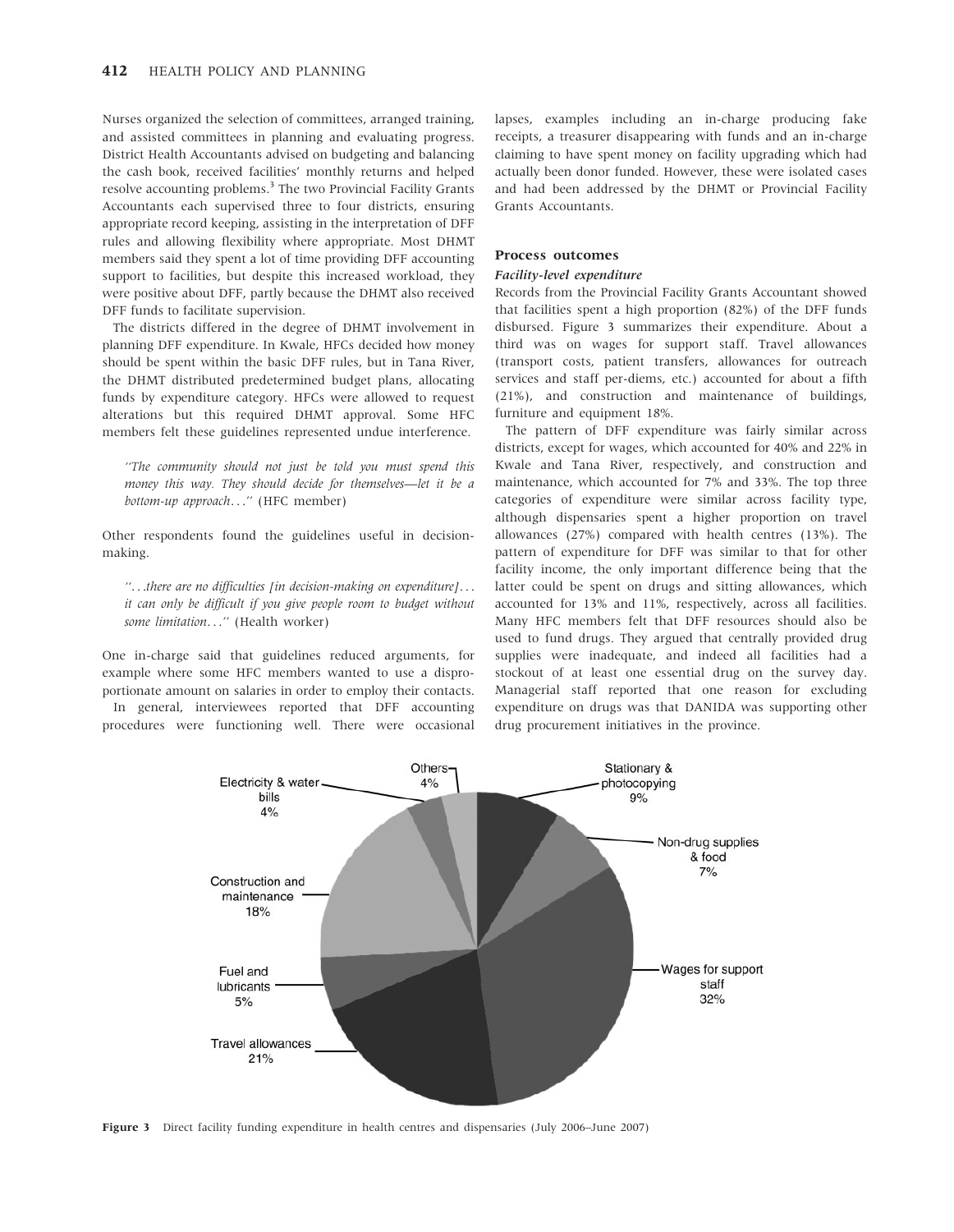| Source of salary | <b>District</b> |                    | Type of facility         | TOTAL $n$ $(\%)$           |             |
|------------------|-----------------|--------------------|--------------------------|----------------------------|-------------|
|                  | Kwale $n$ (%)   | Tana River $n$ (%) | All dispensaries $n$ (%) | All health centres $n$ (%) |             |
| MoH <sup>c</sup> | 92.5(53.6)      | 50(45.0)           | 38.5 (31.4)              | 104(64.7)                  | 142.5(50.3) |
| $DFF^d$          | 49.5 (28.7)     | 44.7(40.3)         | 64.2 (52.4)              | 30(8.6)                    | 94.2 (33.2) |
| User fees        | 22.5(13.0)      | 11.3(10.2)         | 14.8(12.1)               | 19(11.8)                   | 33.8 (11.9) |
| NGO <sup>c</sup> | 3(1.7)          | 3(2.7)             | 1(0.8)                   | 5(3.1)                     | 6(2.1)      |
| Volunteers       | 5(2.9)          | 2(1.8)             | 4(3.3)                   | 3(1.9)                     | 7(2.5)      |
| TOTAL            | 172.5(100)      | 111(100)           | 122.5(100)               | 161 (100)                  | 283.5 (100) |

Table 4 Number of staff by source of salary<sup>a,b</sup>

<sup>a</sup>Includes both staff centrally employed by the MoH and those hired locally as support staff.

b Where an employee's salary was funded by more than one source, their time was allocated proportionately.

c Employer of all technical staff and some support staff.

d Employer of support staff only.

e Non-governmental organization.

The important contribution of DFF in funding staff is shown in Table 4. DFF covered 33% of all staff, including cleaners, watchmen, patient attendants, registration clerks and pharmacy assistants. DFF salary contributions were particularly important for dispensaries, where they funded over half of all personnel.

#### Health worker motivation

It was a common perception among health workers and DHMT members that DFF had motivated health workers to work better. First, health workers found it easier to perform their jobs because of the help provided by support staff. Before DFF health workers were obliged to engage in activities such as registering clients, collecting funds and dispensing drugs, in addition to clinical care. The improved staffing meant that even though DFF was said to have increased the administrative workload on health workers, few complained.

''...if you check the workload, I could not do it alone...but because I employed some people paid by DANIDA, you find that I am comfortable. Even sometimes, I could take a day off to follow some things in Kwale and when I come back...work is still going on without me." (Health worker)

Second, health workers felt that access to and control over DFF funds enabled them to pay utility bills, purchase non-drug supplies, make more timely decisions, resolve local problems and plan more effectively:

''...the mere fact that now they have some funds to manage...you know that gives you some motivation somehow. Then...the fact that at least to some extent they are in control of some of the activities and damage control measures: because when something runs out you can easily say now you are going to purchase it without consulting the DMOH [District Medical Office of Health] or the PMO [Provincial Medical Officer].'' (District manager)

However, apparently most important for motivation was the provision of travel allowances for outreach activities or visits to the district headquarters.

''There was motivation because before [DFF] staff were being forced to go out on outreaches with no transport and no lunches.

Nowadays there is no problem and if you tell someone to go for an outreach, they are happy to go...now there is no such problem almost everybody is motivated.'' (Health worker)

Together, these features led to DFF reportedly increasing staff ability to meet DHMT targets in areas such as immunization, facility-based deliveries and antenatal attendance, as described below under perceived impact.

#### Fees and exemptions

According to the national user fee policy, a patient visiting a dispensary or health centre should have paid KES 10 or 20 (2007 US\$0.15 or 0.29), respectively, for all services received, except those exempted from all charges (under-fives, patients with malaria, HIV/AIDS, TB or sexually transmitted infections (STIs), and maternal and child health and delivery clients). Incharges were asked what they charged for a list of tracer cases based on these categories (Table 5).

No single facility complied with the policy across all cases. The only category which was reportedly always charged appropriately was deliveries. The poorest adherence was for patients with STIs (3/30), and adults with malaria (5/30). The frequency of overcharging was supported by exit interview data, with clients reportedly paying a median of KES 5 per child (range KES 0–45), and KES 10 per adult (range KES 0–150).

Interviewees said that DFF had not changed charging practices, with the exception of one dispensary, where the in-charge claimed to have reduced fees from KES 20 to KES 10 per consultation.

Some health workers said they did not adhere to the policy because DFF funds were insufficient for running the facilities; as exempted patients formed the bulk of their clients, not charging them would have a major impact on revenue. Others blamed non-adherence on a lack of clarity in the communication of the policy:

''...no formal communication was done by the Ministry, it was just announced over the radio that we waive the under-fives and such kind of thing. So when a government officer comes here to ask me why I am charging the under-fives and [I respond] you know an announcement over the radio is not the policy of the government, that is an announcement of KBC (Kenya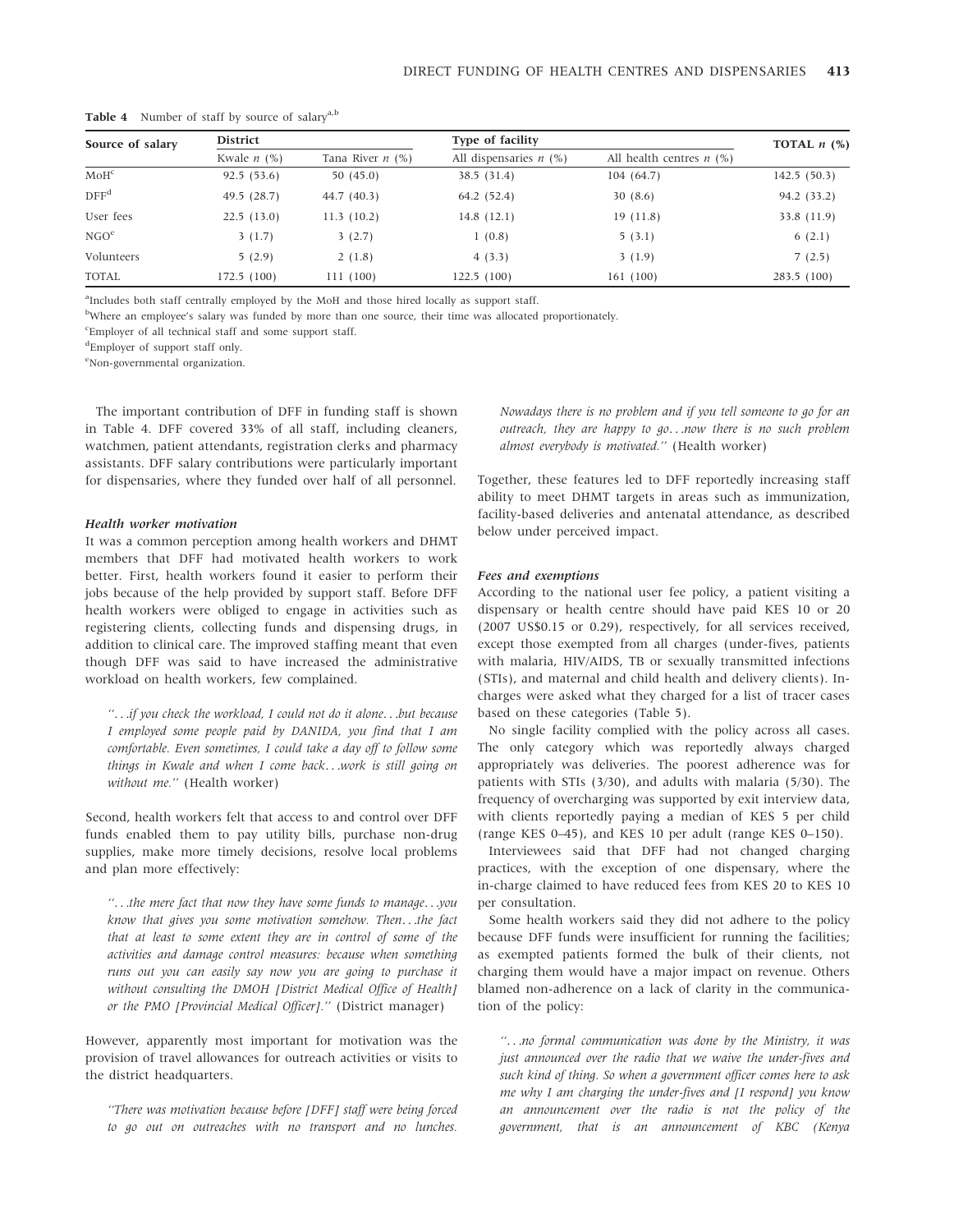#### 414 HEALTH POLICY AND PLANNING

| Category                       | <b>District</b> |                     | Type of facility      | TOTAL $(n=30)$         |    |  |
|--------------------------------|-----------------|---------------------|-----------------------|------------------------|----|--|
|                                | Kwale $(n=15)$  | Tana River $(n=15)$ | Dispensaries $(n=21)$ | Health centres $(n=9)$ |    |  |
| Child with malaria             | 13              | 9                   | 13                    | Q                      | 22 |  |
| Adult with malaria             |                 |                     |                       |                        |    |  |
| Child with pneumonia           | 12              | 8                   | 13                    |                        | 20 |  |
| Adult with pneumonia           | 13              | 10                  | 16                    |                        | 23 |  |
| Adult with tuberculosis        | 10              | 12                  | 16                    | 6                      | 22 |  |
| Adult with gonorrhoea          |                 |                     |                       |                        |    |  |
| Woman at first antenatal visit | 15              | 13                  | 20                    | 8                      | 28 |  |
| Mother requiring delivery      | 15              | 15                  | 21                    |                        | 30 |  |
| All cases                      | $\Omega$        | $\Omega$            | $\Omega$              |                        |    |  |

Table 5 Number of facilities adhering to user fee policy<sup>a,b</sup>

a Based on reports of in-charges.

<sup>b</sup>These figures do not include lab charges, as it was not clear from the user fee policy whether lab services should be free for exempted patients.

Table 6 Community members' knowledge of HFCs

|                                            | <b>District</b> |                      | Type of facility     |                        | Total $(n=292)$ |
|--------------------------------------------|-----------------|----------------------|----------------------|------------------------|-----------------|
|                                            | Kwale $(n=142)$ | Tana River $(n=150)$ | Dispensary $(n=202)$ | Health centre $(n=90)$ |                 |
| Ever heard of HFC, $n$ (%)                 | 48 (34)         | 87 (58)              | 101(50)              | 34 (38)                | 135(46)         |
| Know HFC chairman <sup>a</sup> , $n$ (%)   | 13(9)           | 35(23)               | 39 (19)              | 9(10)                  | 48 (16)         |
| Know any HFC member <sup>a</sup> , $n$ (%) | 25(18)          | 50 (33)              | 56 (28)              | 19(21)                 | 75 (26)         |

<sup>a</sup>Not necessarily by name.

Broadcasting Corporation). (Laughter) So right away, we do not have a written real documentary directive that [we] don't charge under-fives.'' (Health worker)

Some DHMT members said they would allow HFCs to charge higher fees or levy fees on exempted groups if the facility was in need, on condition that the community agreed.

#### Community engagement and accountability

As noted above, HFCs were generally functioning well and were perceived to have become more active with the introduction of DFF. HFC members felt they provided an important link between the facility and the community. One health worker noted that this relationship was enhanced by the employment of community members as support staff.

However, just under half of exit interviewees (46%) were aware of the existence of their HFC, only 26% reported knowing a committee member and only 16% said they knew the chairman (Table 6). There were also some examples of breakdowns in trust between the HFC and the broader community. In one case, HFC members complained that community members were suspicious over their handling of facility funds.

''...The treasurer resigned...he was fed up with the rumours that money was being 'eaten'..." (Health worker)

Members of another HFC reported being accused by the community of developing negative attitudes towards them by virtue of being in the committee. At the same time, HFC

members felt the community did not understand the DFF rules and therefore made inappropriate demands:

''...once they heard the facility was receiving some money, the community wanted us to make contributions to projects...they do not understand that the money is used within guidelines...'' (HFC member)

Twenty-seven of the 30 facilities surveyed had a blackboard, clearly visible to clients in 25 facilities. Facility staff were supposed to complete the blackboard table with monthly data on health and utilization (e.g. number vaccinated, underweight, births and deaths, etc.), and accounts (income, expenditure, cash in hand, cash in bank).

We defined blackboards as 'complete' if all columns were filled up to the month before last. Of the 24 blackboards where these data were collected, $4$  only three had 'complete' information on health and utilization; 18 facilities had partial information, and three none. No facility had complete financial information: six had partial information, while the other 18 were blank. Reasons given for incomplete information included lack of time due to the administrative burden on staff, and the fear that filling in financial data would increase the risk of theft:

''...we found that the financial information is a bit sensitive...we advise them not to fill as they can put themselves at risk...the community has a crime problem... They can come and slaughter the in-charge...'' (District manager)

Only 39% of exit interviewees said they had ever read the information on the blackboard, and when asked what the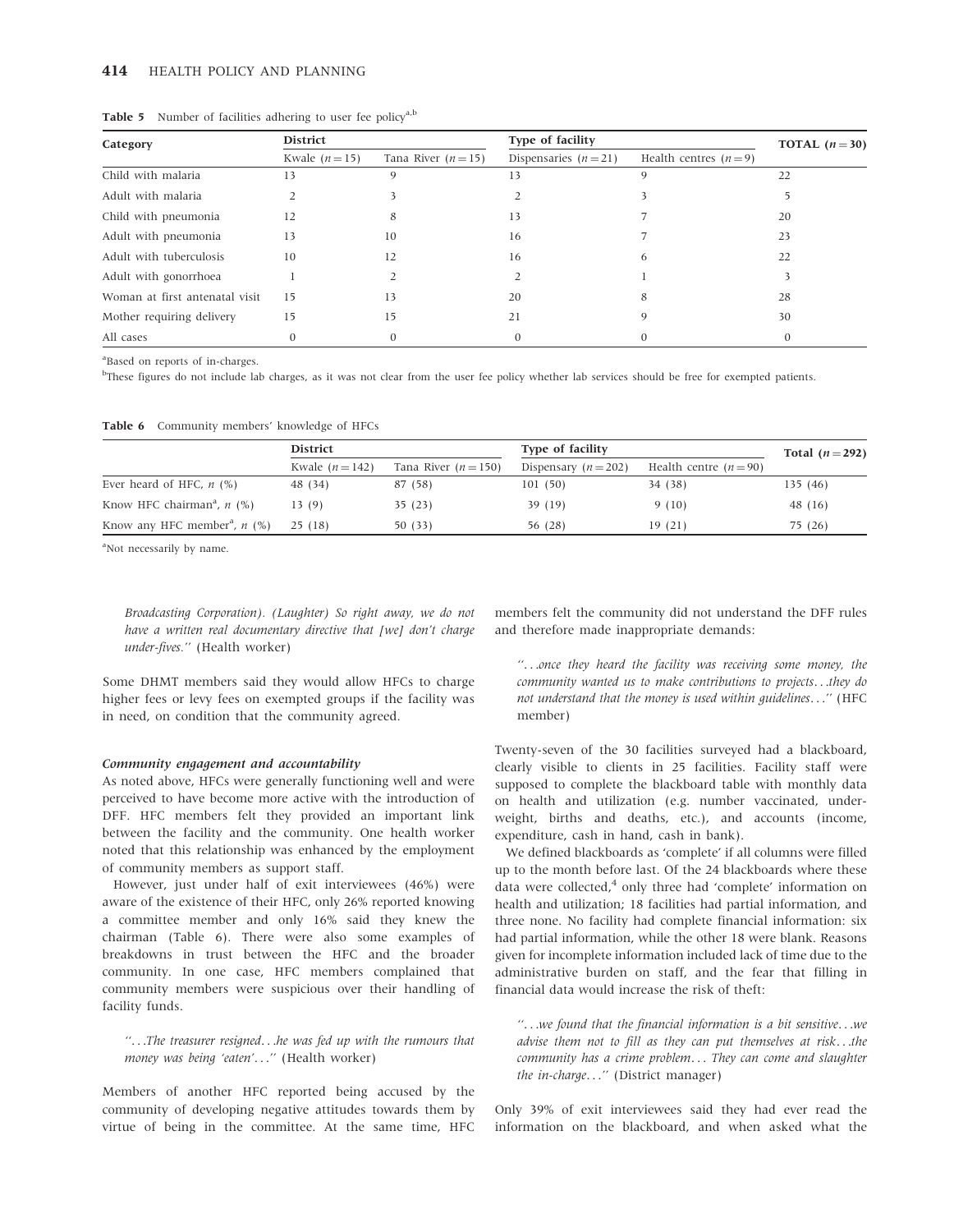boards displayed, only 21% and 18% were able to mention the presence of utilization and financial data, respectively.

Views on the usefulness of the boards were mixed. Some HFC and DHMT members said they led to greater transparency in the way funds were utilized and this was beneficial to the community. Members from two HFCs said they now found they got fewer questions from the community about finances as this information was displayed on the boards. However, some interviewees felt the boards were not relevant to the local community.

''These are valuable for donors and for the educated but not for the local community who are mostly illiterate: they wouldn't know its significance.'' (District manager)

#### Perceived impact on quality of care and utilization

Interviewees felt that DFF had a significant positive impact on both quality of care and utilization, mainly through influencing health worker motivation and facility expenditure as described above. For example, the ability to employ more support staff reportedly led to improved safety and cleanliness, and reduced waiting times and staff fatigue. Greater access to and decisionmaking over DFF funds were said to have contributed to maintaining non-drug supplies at adequate levels, and to have indirectly led to improved drug stocks.<sup>5</sup> The use of DFF funds to renovate buildings, create space for specific services such as laboratory and pharmacy, fence compounds, install security gates, and purchase doors, cabinets, cupboards and locks, was said to have improved storage of drugs, stationery and equipment, and provided more comfortable working conditions for staff and waiting bays for patients. Overall, the environment was felt to have become safer and more attractive for both clients and staff.

Utilization was also felt to have risen due to the increase in outreach services, facilitated by the provision of fuel and allowances. Indeed all facilities except one reported outreach services in the previous quarter. Outreach was felt by both DHMT staff and health workers to be important in increasing coverage of services such as immunization and antenatal care, enabling health education and increasing awareness of and demand for services among those living far from facilities. In Kwale, health facilities had reportedly extended their opening hours since the introduction of DFF, also increasing utilization. It had become more common to open on weekends and there were more frequently staff on call overnight.

The range of factors perceived to have linked DFF to improved quality of care and utilization, and the centrality of staff motivation as both an influence and outcome, were illustrated by one health manager:

''...if you have a devastated facility even getting clients there might be difficult. Keeping it clean will also be difficult and infection prevention would be difficult if you only maybe do everything from one table: you keep your injections there, tablets there; you have no cupboards to lock some of your drugs, etc. It's very difficult to operate in such a situation. But at least when the building is painted it looks neat and clean. The staff are motivated and the community feels like they want to come and everything then moves well.'' (District manager)

### **Discussion**

This study has demonstrated that direct funding can be implemented successfully at health centres and dispensaries, providing a mechanism to transfer funds to the periphery of the health system. HFCs, comprising a fair mix of community representatives, were active and able to manage the funds reasonably well. DFF was perceived to have had a highly positive impact by the great majority of the respondents. Utilization of facilities was thought to have increased, especially through the expanded outreach programmes, thus improving access to health services. Although this resulted in a heavy workload for staff, there were no complaints as the increased workload was offset by the improved working environment through availability of supplies and improved infrastructure, the ability to hire more support staff and the provision of allowances.

DFF contributed a large share of the facilities' cash income, though user fees were also important, especially at health centre level. However, compared with the full costs of running health centres and dispensaries, DFF represents only a small proportion. Wang'ombe and Mugo estimated the average annual recurrent costs of dispensaries in Coast Province to be US\$21 920 (range US\$19 311–27 123), with those of health centres US\$228 222 (range US\$41 779–347 715) (Wang'ombe and Mugo  $2006$ ,<sup>6</sup> meaning that average DFF income would be equivalent to only 12.8% of total recurrent costs in dispensaries (range 10.3–14.5%) and 2.1% (range 1.4–11.3%) in health centres. This implies that relatively small increases in funding may have a significant impact on performance when the additional funds are managed at this peripheral level.

The main limitation of this study was the lack of baseline data due to the timing of the study and the inadequacies and recent changes in the routine HMIS. As a result, it was not possible to validate the positive perceptions of DFF impact that we documented with quantitative data on utilization and quality of care. However, we have reasonable confidence in the validity of these perceptions due to the in-depth nature of the qualitative interviews conducted, and the careful documentation of the set-up, implementation and process outcomes (Figure 2) which would have been required to achieve such results. Nonetheless, it is possible that respondents may have wanted to present DFF in a positive light in order to encourage the continued flow of funds. In addition, in providing their views on DFF impact, respondents may have attributed to DFF beneficial outcomes resulting from other elements of the DANIDA-funded health systems strengthening programme in Coast Province, such as a separate facility renovation project or the attempts to strengthen the drug supply system.

A number of problems with DFF implementation were highlighted. First, HFC training was inadequate, particularly in the area of financial management, and relevant guidelines at facility level were completely lacking. Secondly, facilities were not adhering to the national user fees policy. Many continued to levy charges above the prescribed fees and failed to exempt patients such as the under-fives and those with malaria. These charges contravened the national policy but were considered 'official' at the facility level, where they were often agreed with the HFC, and sometimes with the DHMT. However, the over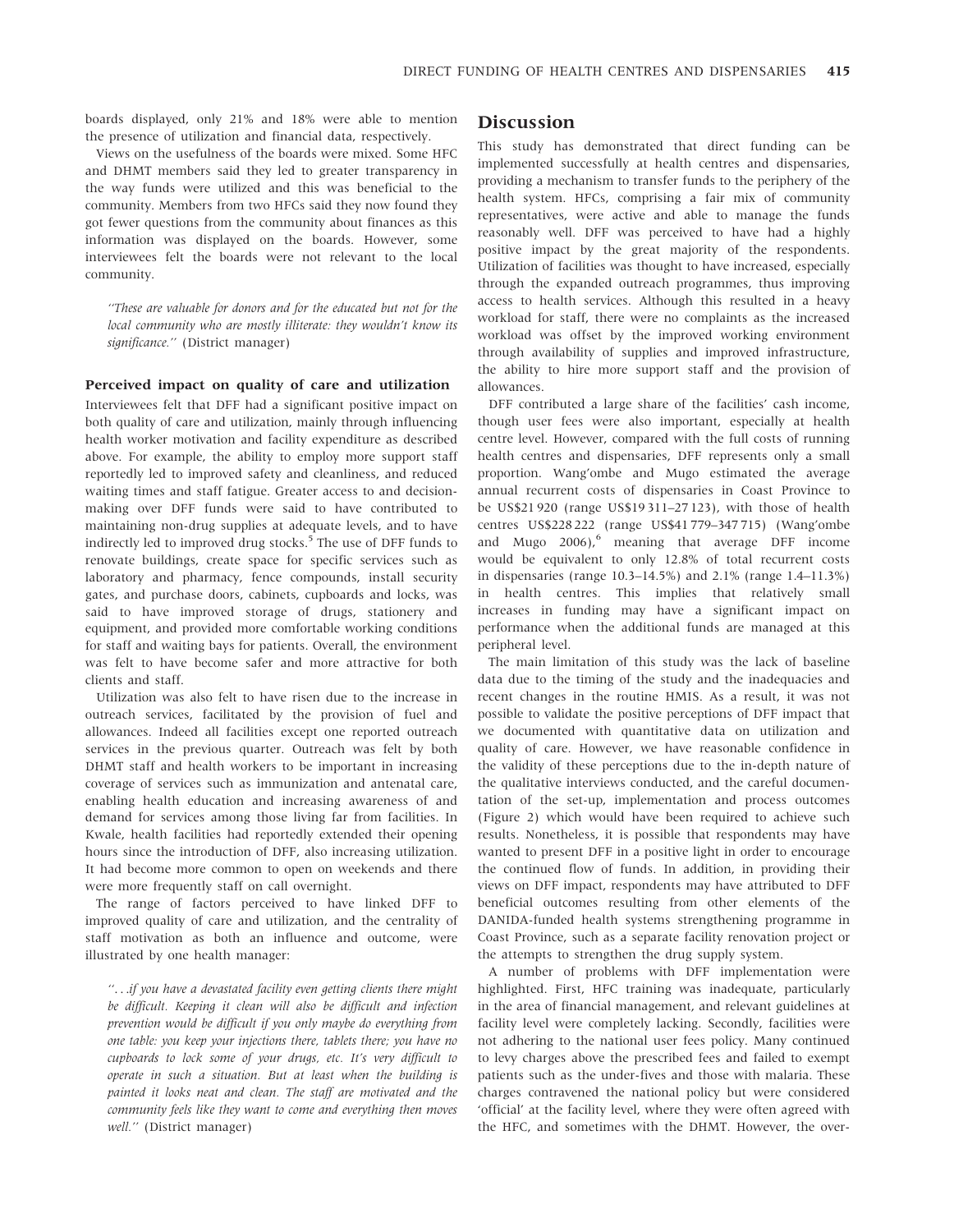charging reported should be considered a minimum as incharges may have been unwilling to disclose fully deviation from the national policy, or may have been charging additional informal fees for their personal gain.

Although the operations of HFCs were reported to have improved since DFF introduction, only a minority of exit interviewees were well informed about their activities. No major cases of fraud were reported, but the acknowledgment by HFC members that the community knew very little about DFF also raises concerns about transparency. On the other hand, it is possible that the low education level of the community and lack of interest in health facility matters led to challenges in communicating relevant information.

The use of blackboards to present utilization and financial information to patients and the community in general is innovative. However, the utility of that information for community members is unclear, since almost half the exit interviewees were not literate in Kiswahili, and the boards were rarely completely filled, especially for the financial information. It was unclear how community members should interpret some of the HMIS data. For instance, does an increase in outpatient cases represent a success because utilization increased, or a failure because disease incidence is higher? The financial information was also limited to bank account totals with no information on how facility funds had been spent.

Some similar successes and challenges have been documented during the direct funding of schools to facilitate provision of free primary education, implemented nationwide in Kenya and other African countries (Ayako 2006; Nyamute 2006). The funds were transferred directly to school bank accounts, and were managed by local committees, made up of school staff and parents, whose roles included allocating funds within the government guidelines and awarding tenders for school supplies. As with DFF, evaluations of these programmes also reported that the direct financing was well received, but problems were identified with inadequate training of school heads, leading to weaknesses in financial management skills, some conflict between school staff and local committee members, and a general failure to sensitize the wider community to their role. Additional problems documented in the education sector, but not in health, included slow disbursement of funds, poor monitoring leading to misallocation of resources and embezzlement, and political interference. The fact that these types of problems were not widely reported in the health sector DFF may reflect the strong support and supervision provided in Coast and the smaller scale of the province-wide pilot.

The merits of DFF should be considered in relation to alternative mechanisms for financing peripheral health facilities, such as increasing central allocations to the district level, raising user fees, and introducing community-based health insurance and performance-based financing initiatives. Traditionally, health centres and dispensaries have been mainly financed through central allocations to the district. However, Public Expenditure Tracking Studies have demonstrated the difficulties in monitoring such flows, and ensuring that they are not delayed for bureaucratic reasons, diverted to other priorities or leaked from the system (Lindelow et al. 2006; Ministry of Health 2007). User fees have been widely

used internationally, and continue to be an important source of facility revenue in Kenya. However, there is increasing consensus that they have a significantly negative impact on utilization, especially by the poor (James et al. 2006; Lagarde and Palmer 2006; Meessen et al. 2007; Lagarde and Palmer 2008). Exemption policies to facilitate access for poorer groups are seldom well-implemented (Meessen et al. 2006). Community-based health insurance presents an alternative funding mechanism with the potential to provide some financial protection by reducing out-of-pocket spending. However, to date it has generally operated on a small scale, disadvantaged populations have been less able to enrol in such schemes and there is little or no evidence that schemes have an effect on the quality of care or the efficiency with which care is produced (Ekman 2004; Carrin et al. 2005).

DFF funds were allocated across facilities based only on facility type and reported utilization. An alternative approach would be to make funding levels dependent on performance on key indicators, such as coverage of vaccinations or supervised deliveries. Evidence on such performance-based financing mechanisms in health in low- and middle-income countries is still weak, though some recent projects in Rwanda and the Democratic Republic of Congo have shown encouraging results on quality and coverage of selected services and improved health worker performance (Meessen et al. 2007; Johannes et al. 2008). Concerns with performance-based financing include the administrative and financial burden and the potential for fraudulent performance reports. In addition there is a risk of perverse incentives such as encouraging supplierinduced demand; diverting health workers from unmonitored but equally important activities; compromising of quality in order to maximize output; and focusing on easier-to-reach populations (Eichler 2006; Meessen et al. 2007; Save the Children UK 2008). The Kenya DFF experience indicates that even without performance targets, an increase in funding at peripheral levels may have a positive impact on utilization and quality. Little is known, however, about the relative costeffectiveness of these financing options, highlighting the importance of large-scale rigorous studies in future.

#### Policy implications

These positive findings from this provincial-level pilot indicate that scale up of the current system is warranted, and that the level of funding per facility could also be increased, as absorptive capacity was high and HFCs had constructive ideas on how extra funds could be utilized. Indeed, the Kenyan Government plans to roll out DFF throughout the country in 2010. One would expect the findings from this pilot to be generalizable to other areas of Kenya, as Coast is one of the poorest provinces and contains a mixture of relatively accessible and inaccessible districts, and a wide variety of population groups. However, Coast has benefited from DANIDA health systems support since 2000 and could therefore be considered atypical in some respects. For example, the drug delivery system was strengthened, infrastructure was improved and facility management heavily supported by the DANIDA-funded Facility Management Nurses (Gethi and Wainaina 2007). It is clear that the support and supervision provided by the Facility Management Nurse, District Health Accountant and particularly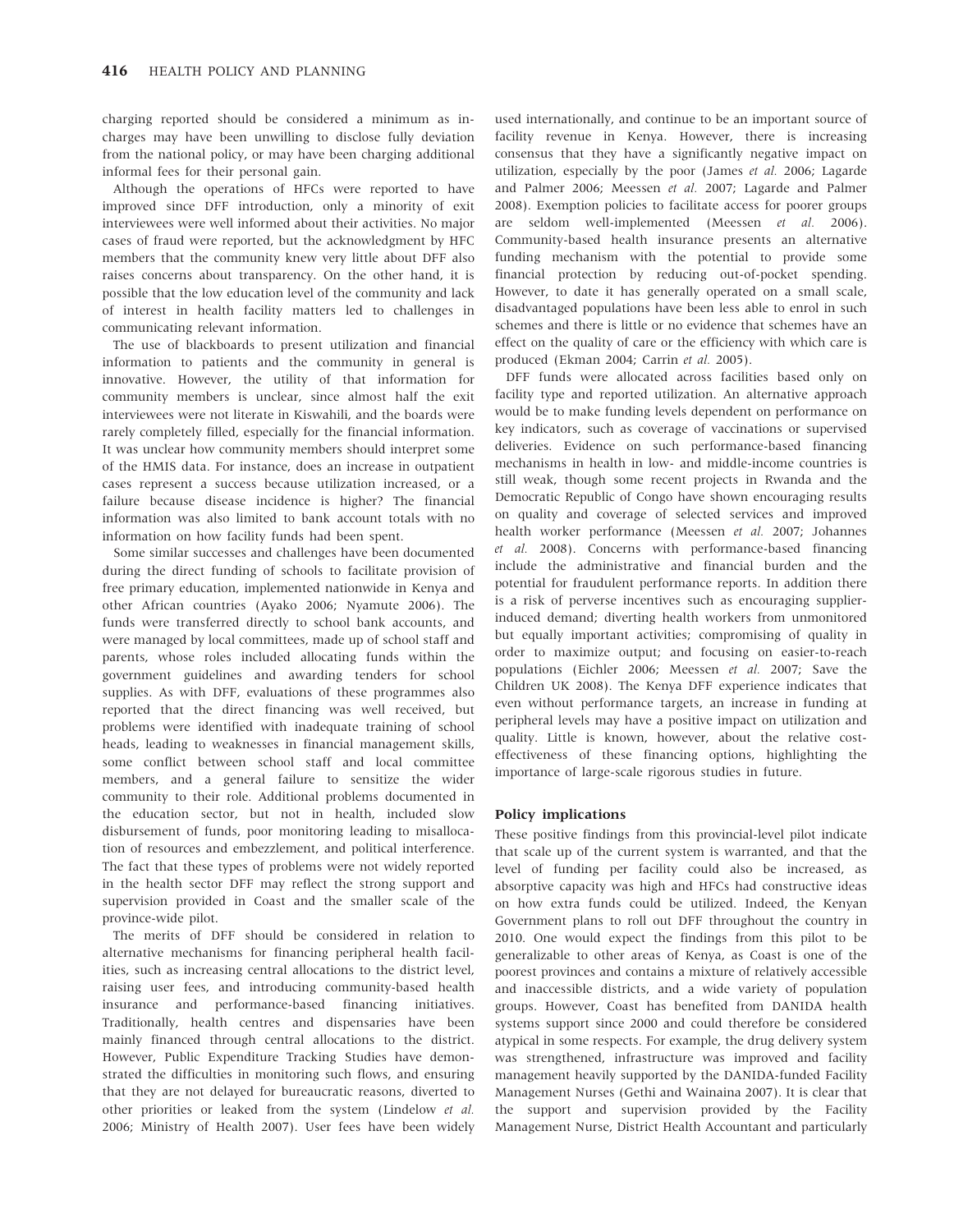the Provincial Facility Grant Accountants were crucial in ensuring that funds were spent according to plans, problems were resolved quickly and accounting procedures followed. To replicate the successes in Coast, similar support will be required in other provinces. Furthermore, the pilot in Coast Province was on a relatively small scale, and funds were easily transferred from DANIDA into individual facility accounts. Nationwide implementation will face a more significant set of legal and bureaucratic challenges in establishing financial flow and accountability mechanisms that are acceptable to the MoH and the Treasury, and are compatible with existing financial regulations.

In addition, there is scope to strengthen three areas of DFF implementation and operations.

Training and documentation. The successful implementation of DFF requires a simple, clear manual for HFC members and health workers. This could reduce confusion about DFF operation and so increase trust between key actors. We suggest that it should cover HFC roles, procedures for elections, operations of DFF including accounting for funds, rules on how funds can be used and information that should be provided for community members. In addition, there should be comprehensive training of HFC members and health workers focusing on key elements of DFF operation. This should be done both before the first tranche of funds is disbursed and repeated periodically to refresh the skills of past trainees and introduce new health workers and HFC members to DFF.

Community engagement. Our results point to the need to clarify what the broader community needs to know regarding DFF, and to decide on appropriate mechanisms of communication. While the blackboards have some potential, the information currently displayed is relatively difficult for community members to interpret and use. Their utility could be improved by displaying information more relevant to community needs, such as the names and villages of residence of the HFC members, a simple description of HFC roles, facility income per quarter (DFF, user fees and others) and facility expenditure per quarter by line item.

User fees. It was expected that DFF would increase adherence to the user fee policy, but overcharging remained common, representing a missed opportunity to improve equity of access. The following steps are therefore proposed to improve adherence. First, the policy should be clarified by the provision of a clear MoH document listing all the applicable fees, which should be displayed at all health facilities. Secondly, adherence to the policy should be made a key part of DFF training, including evidence on the deterrent effects of fees, especially to the poorest, and the ineffectiveness of waiver schemes. Finally, the receipt of DFF funds should be made conditional on user fees adherence. It should also be noted that DFF could provide a mechanism for compensating facilities for lost revenue in the event that a decision to abolish user fees completely is made in Kenya.

Greater debate is needed on two areas, both relating to DFF expenditure rules.

Degree of HFC autonomy over allocation of funds. A key question is whether HFCs should be given a free reign within basic rules as in Kwale or provided with a predetermined budget plan as in Tana River. Greater regulation could be argued to undermine autonomy and community involvement, but could also simplify decision making and potentially improve community relations. It could also be argued that although HFCs are close to the facility and the community, they lack the public health training required to make unfettered judgements between competing priorities.

Drug purchase. Drug stockouts have been argued to be a major constraint, with a negative impact on utilization and quality of care. Currently, drugs can be purchased using user fee revenue but not DFF, partly reflecting the fact that DANIDA was supporting other initiatives to improve drug availability in Coast Province. This has led to demands from some HFCs to allow DFF funds to be spent on drugs. This issue requires careful debate. On the positive side, allowing DFF spending on drugs could have a positive impact on quality of care and utilization, and remove a temptation to overcharge user fees. On the other hand, allowing more local drug purchase could lead to inappropriate and poor quality drug procurement, and potentially undermine efforts to strengthen drug delivery systems.

Finally, this study provides important lessons for the planned scale-up of DFF in Kenya and for similar initiatives elsewhere. However, in view of the lack of quantitative impact data, further research is clearly warranted, to assess impact, costs and value for money, and to facilitate comparison with other funding mechanisms for health centres and dispensaries. Such studies should at a minimum have baseline and follow-up data, preferably a control group, and ideally a randomized design. They should be suitably powered to obtain statistically robust findings and include qualitative data to facilitate the interpretation of results. This must go alongside the strengthening of routine HMIS, to facilitate on-going monitoring and evaluation and to ensure that future studies can rely on these data for historical trends in key outcomes such as utilization and user fee revenue.

## Endnotes

- <sup>1</sup> The resource allocation criteria are based on poverty levels, new AIDS cases, number of women of reproductive age, number of government facilities, number of under-fives and area (sq km).
- Excluding five dispensaries in Kwale that had been involved in another recent study. <sup>3</sup> Tana River's District Health Accountant had left and his role was being
- covered by the Facility Management Nurse. <sup>4</sup> Not recorded for one facility. <sup>5</sup> Although DFF could not be used to purchase drugs, interviewees
- 
- reported that DFF could lead indirectly to improved drug stocks because it reduced competing demands for user fee revenue, which
- could then be channelled towards drug procurement. <sup>6</sup> Wang'ombe and Mugo's costs have been converted to 2007 US\$ using the Kenyan GDP deflator, and the average US\$/KES exchange rate for 2007. The recurrent costs include all personnel, training, transport, utilities, drugs and other medical and non-medical supplies and services.

# Acknowledgements

We would like to acknowledge the input of the Ministry of Health (MOH), Kenya, the Danish International Development Agency (DANIDA) and other development partners for comments and input on our preliminary results.